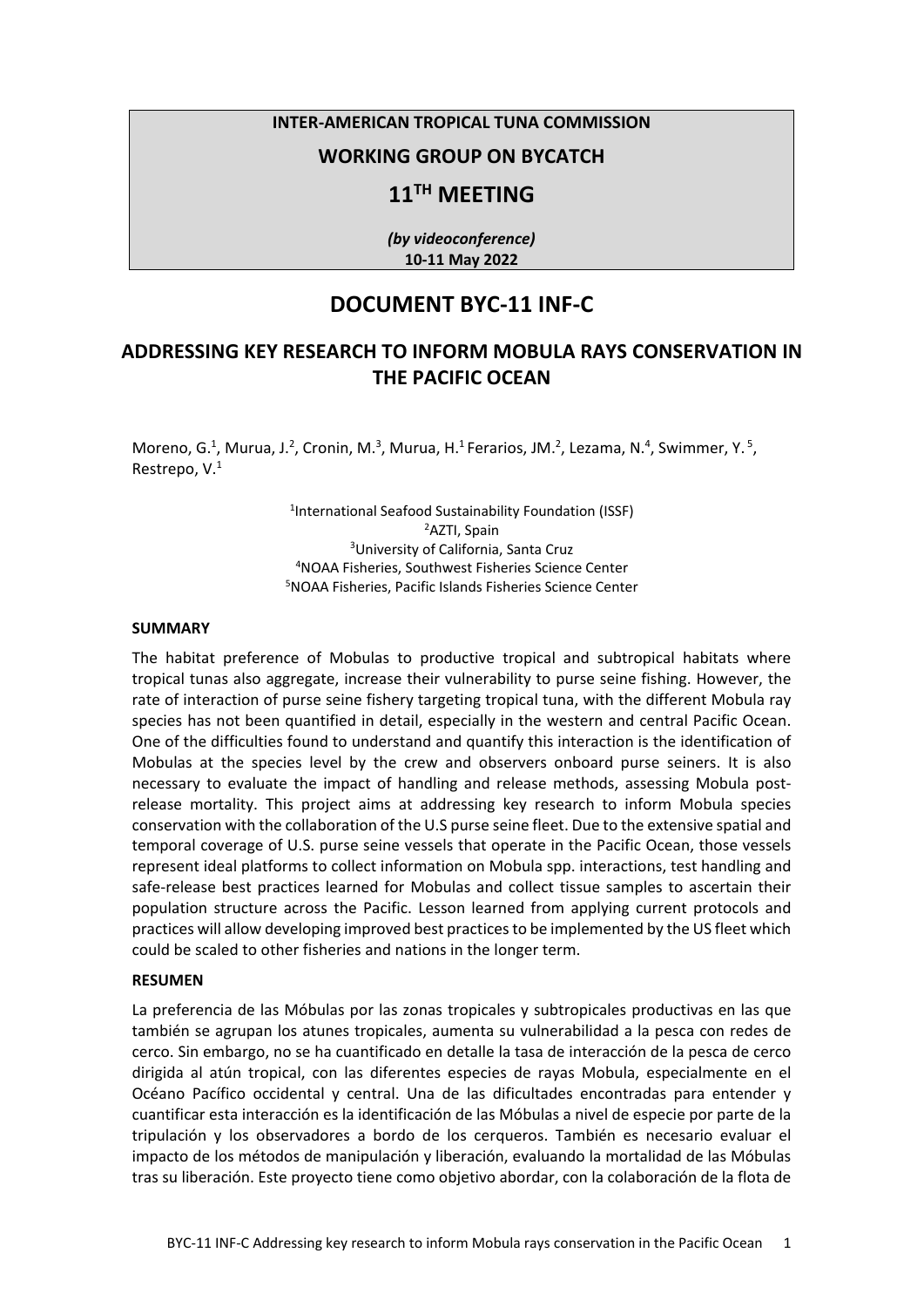cerco de Estados Unidos, esta investigación clave para informar sobre la conservación de las especies de Mobula. Debido a la amplia cobertura espacial y temporal de los buques de cerco que operan en el Océano Pacífico, estos buques representan plataformas ideales para recoger información sobre las interacciones de Mobula spp., probar las buenas prácticas de manipulación para las Mobulas y recoger muestras de tejidos para determinar su estructura poblacional en todo el Pacífico utilizando métodos genéticos. Los protocolos y prácticas resultantes permitirán el desarrollo de buenas prácticas mejoradas a implementar por la flota cerquera USA y podrían ampliarse a otras pesquerías y naciones a largo plazo.

#### **BACKGROUND**

Considering the decline of their populations, all Mobula ray species have been recently added to the Convention on International Trade in Endangered Species (CITES) Appendix II (CITES, 2016). The giant manta ray (*Manta birostris*) is listed as threatened under the U.S. Endangered Species Act. While fisheries regulations have sought to prevent the retention and landing of Mobula rays, the vast majority of Mobula captures are a result of unintentional bycatch [\(Croll](#page-3-0)  [et al., 2016\)](#page-3-0). The level of bycatch depends greatly on the fishing method used, with the highest bycatch rates reported from gillnets and purse seiners [\(Alfaro-Cordova et al., 2017\)](#page-3-1). The habitat preference of Mobulas to productive tropical and subtropical habitats where tropical tunas also aggregate, increase their vulnerability to purse seine fishing. However, the rate of interaction of purse seine fishery targeting tropical tuna, with the different Mobula ray species has not been quantified in detail, especially in the western and central Pacific Ocean. One of the difficulties found to understand and quantify this interaction is the identification of Mobulas at the species level by the crew and observers onboard purse seiners. In addition, it remains unclear whether the five species of Mobulas found in the Pacific Ocean are panmictic, genetically similar stocks, or whether there are multiple, genetically distinct sub-populations within each stock [\(Hosegood et al., 2020\)](#page-3-2). There is an urgent requirement to resolve genetic population structure in the genus Mobula. This is crucial information for management for wide-ranging, data-poor marine species, as it determines whether conservation and management actions should occur at the local, small scale, or at the ocean basin scale. Understanding the population structure of Mobulas will allow for conservation efforts to identify and target unique and threatened populations for bycatch mitigation and conservation. In this regard, it should be noted that bycatch mitigation methods have not been explored in depth for Mobulas, and proposals for mitigating interactions between fishing gear and Mobulas through technological innovations or gear modifications are needed [\(Stewart et al., 2018;](#page-4-0) Cronin et al., in prep). It is also necessary that those studies evaluate the impact of handling and release methods, assessing Mobula post-release mortality. A comprehensive study is needed to understand purse seine - Mobula spp. interaction, to advance knowledge on Mobula population structure in order to identify unique stocks for management (Cronin et al., in prep) and finally to reduce the mortality derived from purse seine - Mobula interaction by identifying best practices for handling and release and evaluating post-release mortality. This proposal aims to address those key research priorities with the collaboration of the U.S purse seine fleet. Due to the extensive spatial and temporal coverage of U.S. purse seine vessels that operate in the Pacific Ocean, those vessels represent ideal platforms to collect information on Mobula spp. interactions, test best handling practices learned for Mobulas and collect tissue samples to ascertain their population structure across the Pacific using genomic methods. Resulting protocols and practices will be systematically developed and implemented during the study period and they could be scaled to other fisheries and nations in the longer term.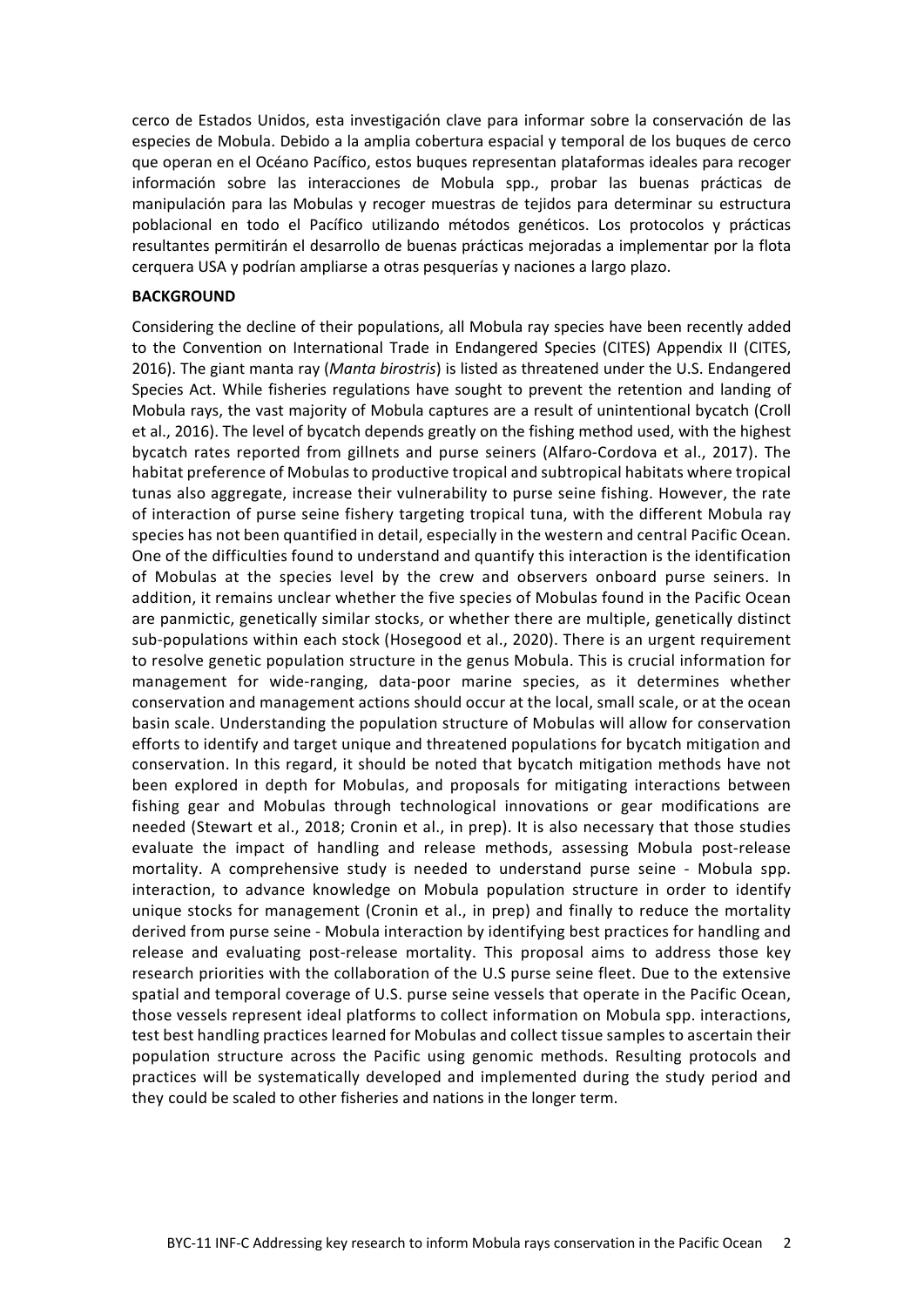## **OBJECTIVES**

The specific objectives of the present project are:

## **Objective 1: Purse seine - Mobula spp interactions and population structure**

To quantify the rate of interaction of the purse seine fishery with the various Mobula species, scientists from UCSC and ISSF will design protocols for data collection and train U.S. fishers on Mobula spp. identification and sampling tissue for genetic studies. Special emphasis will be placed on giant manta rays which are listed under Endangered Species Act (ESA).

Once training is completed, data collection from purse seiners will be conducted:

(i) During one year, fishers onboard the participating vessels will record interactions and identify Mobula spp. as well as collect tissue samples, in order to cover different spatial and temporal strata.

(ii) UCSC, AZTI and ISSF scientists will carry out 3-5 trips onboard purse seine vessels to record Mobula spp. interactions, and collect as many samples from bycaught Mobulas as possible, with a target of 100 samples.

Information from the cruises on Mobula-PS vessel interactions will be processed and analyzed. DNA extraction will be conducted using Qiagen DNEasy Blood and Tissue kits. We will use Restricted-Site Associated (RAD) Sequencing, a fractional genome sequencing technique that allows for high genome coverage at a relatively inexpensive

cost. After library preparation sequencing will be conducted at the QB3 Vincent J. Coates Genomics Sequencing Laboratory at UC Berkeley. We will use the UCSC Hummingbird supercomputer cluster to conduct species identification, test for population structure and/or the presence of identifiable stocks and calculate effective population size.

## **Objective 2: Design and testing of a sorting grid for Mobulas and evaluate post-release mortality**

ISSF, AZTI, and US fleet industry (10 companies representing 80% of the US-flagged purse-seine vessels) will organize a series of meetings to design and develop sorting grids and, protocols for testing them at sea, for the safe-release of mobulas to be tested in real fishing conditions.

Once sorting grids are constructed, for each of the participating purse seine vessels, scientists from UCSC, AZTI and ISSF, will be on board PS vessels during 3-5 trips, depending on number of Mobulas encountered, (targeting spatial and temporal strata with the highest probability of the presence of Mobulas). During these trips, scientists will (i) evaluate the efficacy and time of release Mobula using sorting grids and (ii) evaluate post-release mortality using  $S$ PAT<sup>[1](#page-2-0)</sup> tags. Fishers will also evaluate the efficacy of the sorting grid as tuna-Mobula sorting tools during the fishing operation by filling out a form designed in the project.

Data analysis will be conducted on (i) the efficacy of the sorting grid as a sorting and release tool, and (ii) post-release survival of Mobulas using the sorting grid. From those analyses and with the input of captains and crew, best handling practices will be defined, including modifications to the sorting grid design, or designing new tools, if needed.

#### **Objective 3: Reporting, Outreach and Education**

The following results will be delivered to fishers, scientists, managers and other relevant stakeholders:

<span id="page-2-0"></span> $1$  sPaT satellite tags are used to study the survivorship of marine species during 30 or 60 days. They collect information in detail (depth, position) of the last 5 days before the tag is released.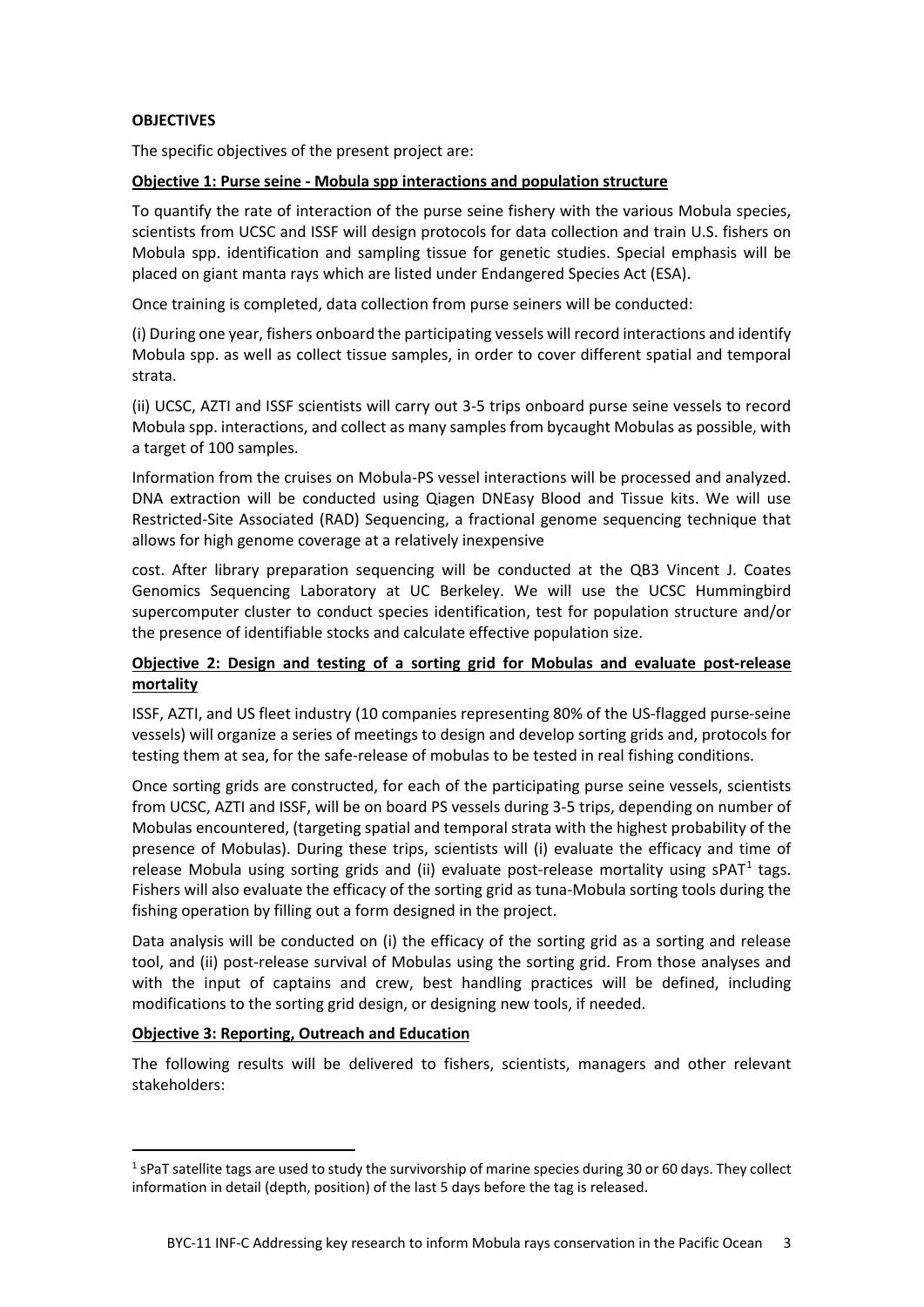- Results on quantification of US purse seine fleet interaction with Mobula spp.
- Results of the genetic study on the advances on population structure and/or the presence of identifiable stocks.
- Results of post release mortality using the sorting grid.
- Results on handling and safe-release best practices of Mobula spp. onboard purse seiners.
- Recommendations and future steps towards the long-term systematic data collection on Mobula spp interactions and tissue sampling with purse seine fleets.

#### **RECOMMENDATIONS**

That the 11<sup>th</sup> Meeting of the Bycatch Working Group NOTES paper BYC-11-INF-C, on the project to define best handling practices and conservation recommendations to reduce the impact of purse-seine fishery on Mobula species.

#### **ACKNOWLEDGEMENT**

This project received funding from NOAA Fisheries Pacific Islands Regional Office. The statements, findings, conclusions, and recommendations are those of the author(s) and do not necessarily reflect the views of NOAA.

#### **REFERENCES**

- <span id="page-3-1"></span>Alfaro-Cordova, E., Del Solar, A., Alfaro-Shigueto, J., Mangel, J., Diaz, B., Carrillo, O., et al. (2017). Captures of manta and devil rays by small-scale gillnet fisheries in northern Peru. *Fish Res* 195**,** 28—36.
- Barclay, K., and Cartwright, I. (2007). Governance of tuna industries: the key to economic viability and sustainability in the Western and Central Pacific Ocean. *Marine Policy* 31(3)**,** 348-358.
- CITES (2016). Consideration of proposals for amendment of appendix I and II. CoP17 Prop. 44. Inclusion of the genus Mobula spp. in appendix II. Available at https: https://cites.org/sites/default/files/eng/cop/17/prop/060216/E-CoP17-Prop-44.pdf.
- <span id="page-3-0"></span>Croll, D.A., Dewar, H., Dulvy, N.K., Fernando, D., Francis, M.P., Galván-Magaña, F., et al. (2016). Vulnerabilities and fisheries impacts: the uncertain future of manta and devil rays. *Aquatic Conservation: Marine and Freshwater Ecosystems* 26(3)**,** 562—575.
- Dagorn, L., Holland, K.N., Restrepo, V., and Moreno, G. (2013). Is it good or bad to fish with FADs? What are the real impacts of the use of drifting FADs on pelagic marine ecosystems? *Fish and Fisheries* 14(3)**,** 391-415.
- FAO (2020). The State of World Fisheries and Aquaculture 2020. Sustainability in action. Rome.https://doi.org/10.4060/ca9229en.
- Hall, M.A., and Roman, M. (2013). Bycatch and non-tuna catch in the tropical tuna purse seine fisheries of the world. *FAO fisheries and aquaculture technical paper* 568 FAO, Rome. [www.fao.org/3/a-i2743e.pdf.](http://www.fao.org/3/a-i2743e.pdf)
- <span id="page-3-2"></span>Hosegood, J., Humble, E., Ogden, R., de Bruyn, M., Creer, S., Stevens, G.M., et al. (2020). Phylogenomics and species delimitation for effective conservation of manta and devil rays. *Molecular Ecology* 29(24)**,** 4783-4796.